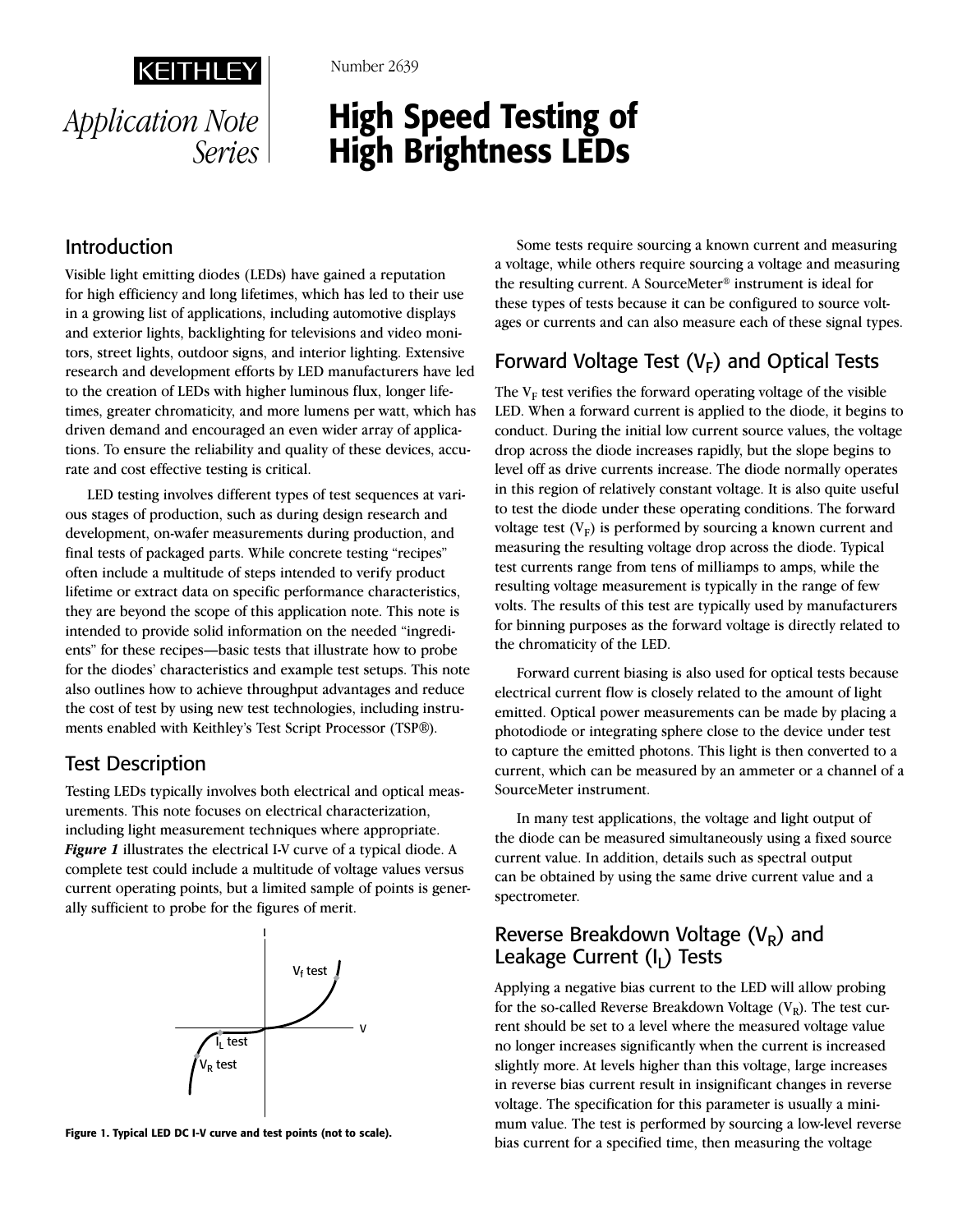drop across the LED. The measurement result is typically in the range of tens of volts.

Normally, moderate voltage levels (volts to tens of volts) are used to measure a Leakage Current  $(I<sub>I</sub>)$ . The Leakage Current Test measures the low-level current that leaks across the LED when a reverse voltage less than breakdown is applied. It is a common practice for leakage measurements, and more generally for isolation measurements, to make sure only that a certain threshold is not exceeded in production. There are two reasons for this. First, low current measurements require longer settling times, so they take longer to complete. Second, environmental interference and electrical noise exert greater influence on lowlevel signals, so extra care in shielding is required. This extra shielding complicates the test fixture and may interfere with automated handlers.

# Test System Description

### Single LED Test System

*Figure 2* is a simplified block diagram of an LED test station. For automation purposes, a PC and a component handler—a probe station for on-wafer measurements—are included.



Figure 2. Block diagram of a Model 2602A SourceMeter-based single LED test system

In this system, the main purpose of the PC is to store measurement data in a database for documentation. A secondary purpose is to reconfigure the test sequence for different parts. Series 2600A instruments are unique in terms of their independence from the PC controller. Their internal Test Script Processor supports writing a complete test plan that operates on the instrument itself. In other words, a user can write a complete PASS/ FAIL test sequence script and run it from the front panel of the Model 2602A without instrument reprogramming.

A more production-oriented scenario would look a bit different. In production, there may be a component handler to transport the individual LEDs to a test fixture, where they can be electrically contacted. The fixture is shielded from ambient light and houses a photodetector (PD) for light measurements. In this setup, a single Model 2602A Dual-Channel System SourceMeter instrument can be used for both connections. Source Measure Unit A (SMUA) can be used to supply the test signal to the LED and measure its electrical response while

SMUB can be used to monitor the photodiode during optical measurements.

The test sequence can be programmed to begin using a digital line from the component handler that can serve as a "start of test" (SOT) signal. After the SourceMeter instrument detects the SOT signal, the tests for characterization of the LED will begin.

After all electrical and optical tests are completed, a digital line to flag "measurement complete" can be set for the component handler. In addition, the 2602A's built-in intelligence can perform all pass/fail operations and send a digital command through the digital I/O port on the 2602A to the component handler to bin the LED based on the pass/fail criteria. Then, usually two actions can take place synchronously: data transfer to the PC for statistical process control (SPC) and the mechanical placement of a new DUT in the testing fixture.

### LED Test System for Multiple Devices/Arrays

In addition to single-device testing, there are multiple device tests, such those that involve a burn-in process. In these tests, multiple parts are measured over a specified time period. A continuous current flow is usually mandatory to drive the DUTs, but multiple light detectors may be multiplexed to a current meter by a switching system. The appropriate choices for switching system and meter will be dictated by the dynamic range of electrical currents of interest.

Keithley offers a number of switch options applicable to testing multiple LEDs. For example, the Model 3706 System Switch/ Multimeter offers six slots, which can handle up to 576 multiplexed channels or 2688 matrix cross-points. It features TSP capabilities, making it the perfect companion to Series 2600A SourceMeter instruments. Through TSP-Link®, a Model 3706 and a Series 2600A SourceMeter instrument can be quickly and easily integrated. This integration allows tight synchronization of operations between the instruments and the ability to operate from a single test script, thus maximizing speed and simplicity.

For smaller numbers of LEDs, multiple Series 2600A System SourceMeter instruments can be used. *Figure 3* illustrates a three-LED device test system with one PD channel.



Figure 3. Block diagram with scalable Model 2602A SourceMeter channels for an LED array test system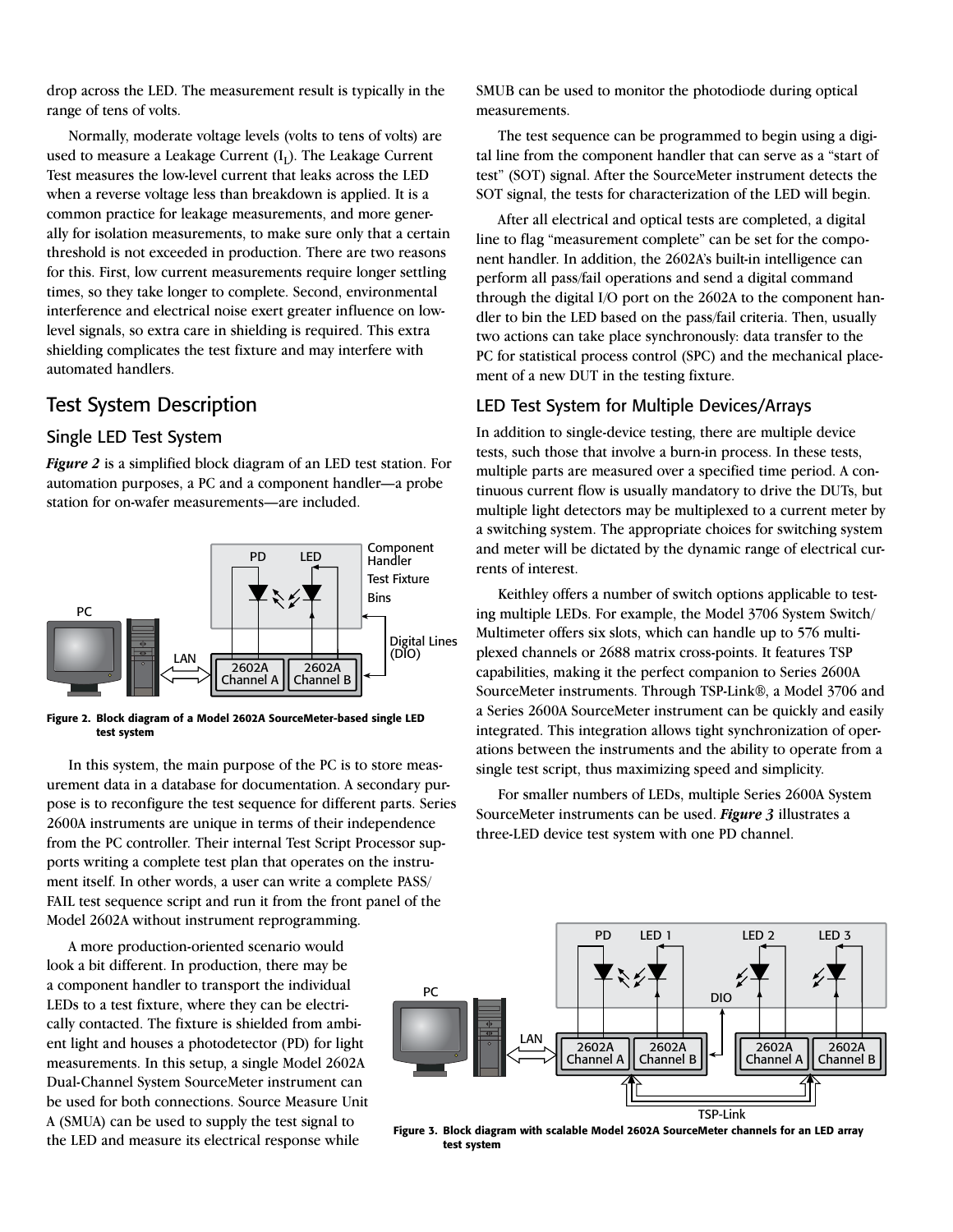## Test Sequence Script Code

The following code snippets illustrate a test sequence script for the Model 2602A to perform three simple electrical tests on an LED. The intention of the test steps are to serve as building blocks for creating more specialized applications.

The first part after the enumeration of tests is a one-time-only configuration, providing a well-defined starting condition of the instrument. Next, the output of the SMU channel is activated and the tests follow sequentially. The measurement data is stored in the variable "Reading" and is sent to a PC via "print" commands at the end of the listing.

Note: double hyphens  $(-)$  indicate comment lines.

First, let's put the instrument into a default setting by sending the following function:

```
-- Example LED Test Sequence -- 1.) Forward Voltage Test VF at 10 mA
-- 2.) Leakage Current Test IL at -10 V
-- 3.) Reverse Breakdown Voltage Test VR at -5E-6 A
function ResetLED()
-- One Time Reset & Setup
Reading = \{ \} --Create table for readings
smua.reset() --reset SMU
smua.measure.nplc = 0.01 --Set measurement aperture
smua.measure.autozero = smua.AUTOZERO_OFF --Disable autozero
smua.sense = smua.SENSE REMOTE --Enable 4-wire measurement
--GlobalVar = 1
end--function ResetLED()
```
To perform the test sequence, we need another function that sets up each test and performs the proper actions:

```
function LEDTest()
--configure LED Test Sequence.
--Performs VF, IL, and VR tests
smua.source.levelv = 0 --Set source value
smua.source.output = smua.OUTPUT ON --Enable source
--1.) Forward Voltage Test VF at 10 mA
smua.measure.rangev = 6 --Set measurement range
smua.source.limiti = 0.001 --Set source current compliance
smua.source.rangei = 0.1 --Set source range
smua.source.leveli = 0.01 --Set source level
--Select output function
smua.source.func = smua.OUTPUT DCAMPS
smua.source.limitv = 6 --Set source voltage compliance
delay (0.001) --Delay
Reading[1] = smua-measure.v() -Perform Vf measurement--2.) Leakage Current Test IL at -10 V
--Select current measurement range
smua.measure.rangei = 1E-5smua.source.rangev = 40 --Select voltage source range
smua.source.levelv = -10 --Select voltage source value
--Set source function
smua.source.func = smua.OUTPUT_DCVOLTS smua.source.limiti = 0.1 --Set source current compliance
delay (0.005) --Delay
Reading[2] = smua-measure.i() --Perform IL measurement--3.) Reverse Breakdown Voltage Test VR at -5E-6 A
smua.measure.rangev = 40 --Set voltage measurement range
smua.source.rangei = 1E-5 --Set current source range
smua.source.leveli = -5E-6 --Set current source level
smua.source.limitv = 40 --Set source voltage copliance
smua.source.func = smua.OUTPUT DCAMPS --Set source function
delay (0.005) --Delay
Reading[3] = smua.mac.v() --Perform VR measurement
smua.source.leveli = 0 --Set source level
smua.source.output = smua.OUTPUT OFF --Disable output
end--function LEDTest()
```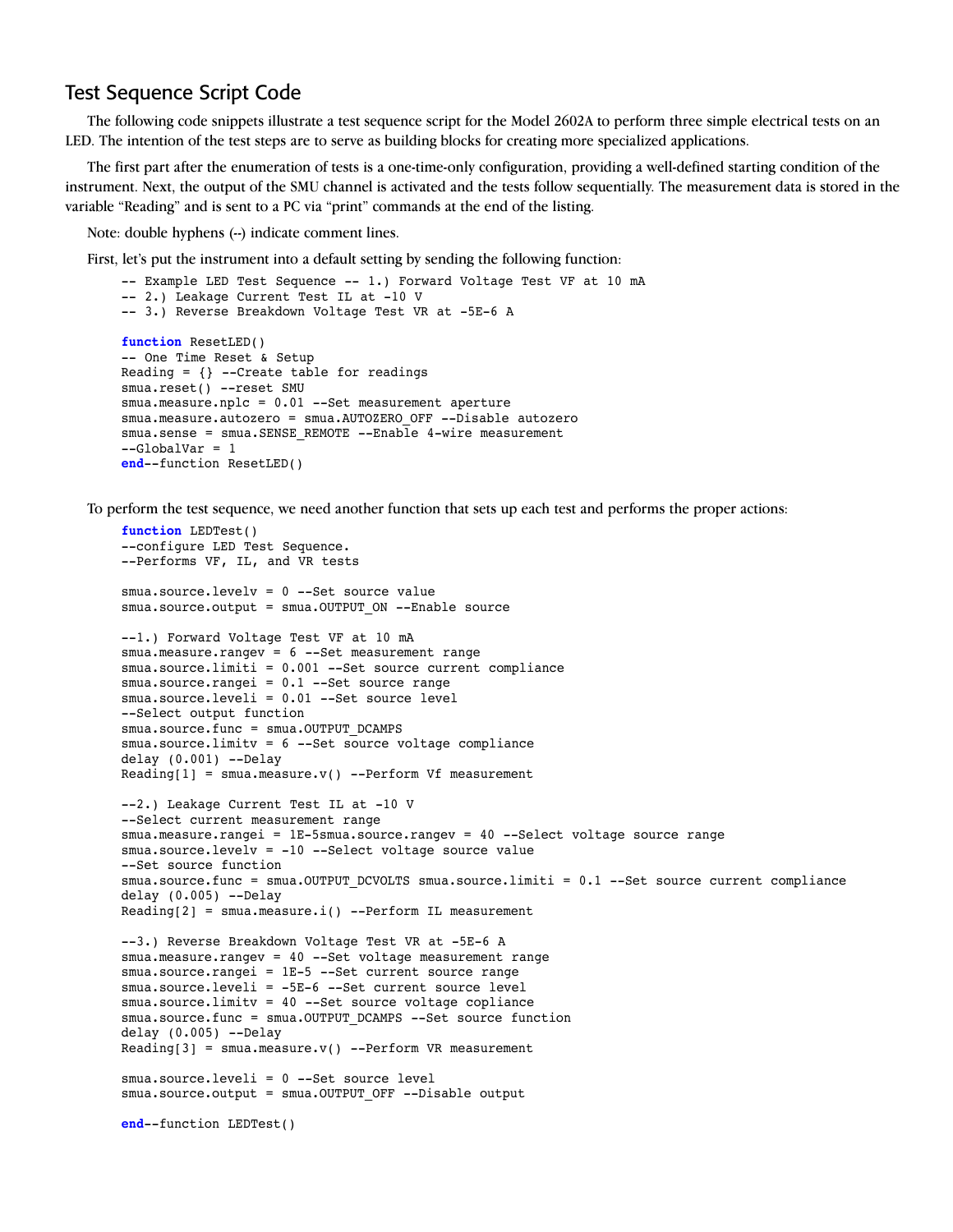And finally, we need to return the data to the computer:

```
function ReturnData()
-- Data Printing
print ("")
print ("Measurement reading at 10 mA:".. Reading[1].." V")
print ("Measurement reading at -10 V:".. Reading[2].." A")
print ("Measurement reading at -5 uA:".. Reading[3].." V")
end --function ReturnData()
```
These functions can now be called by an external program, such as Visual Basic® or LabVIEW®, simply by sending the string of the function name.

Here is an example for a system using VB6 Control via Ethernet:

NOTE: The single quote (') denotes a comment in Visual Basic® 6.

```
Call Send(KeithleyMeter, "ResetLED()", status) 'Calls ResetLED()
Call Send(KeithleyMeter, "LEDTest()", status) 'Calls LEDTest()
'Calls ReturnData()
Call Send(KeithleyMeter, "ReturnData()", status)
```
We now need to enter the data to our external program:

```
For I = 1.4--There are 4 print statements.. so we need 4 enters
Call enter(Data, 1000, Length, KeithleyMeter, status) ' Get info back from meter
Data = Data & Data 'Concatenate data string
Loop
```
This will return the characters that are held in the output buffer queue in the order they were written. The data returned in this case was ASCII. This is not the fastest method of data return, but it is the easiest to start with. Consult the software program and instrument manuals for directions on more expedient data transfer techniques, such as binary data transfer and buffered data storage.

# Programming Tests for Speed: TSP

With many instruments, the PC controls all aspects of the test. In each element of a test sequence, the instruments must be configured for each test, perform the desired action, and then return the data to the controlling PC (*Figure 4*). The controlling PC then must evaluate the pass/fail criteria and perform the appropriate action for binning the DUT. Each command sent and executed consumes precious production time and lowers throughput.

Obviously, a large percentage of this test sequence time is consumed by communicating information to and from the PC. Series 2600A instruments offer the unique ability to increase the throughput of complicated test sequences dramatically by decreasing the amount of traffic over the communications bus. In these instruments, the majority of the test sequence is embedded in the instrument. The Test Script Processor (TSP) is a fullfeatured test sequence engine that allows control of the test sequence, with internal pass/fail criteria, math, calculations, and control of digital I/O (see the Test Sequence with 2602A illustrated in *Figure 5*). The TSP can store a user-defined test sequence in memory and execute it on command. This limits the set-up



Figure 4. PC control of standard instruments.

and configuration time for each step in the test sequence and increases throughput by lessening the amount of communications to and from the instrument and PC.

Here is a simple step-by-step process for programming the Model 2602A:

1) Create the script.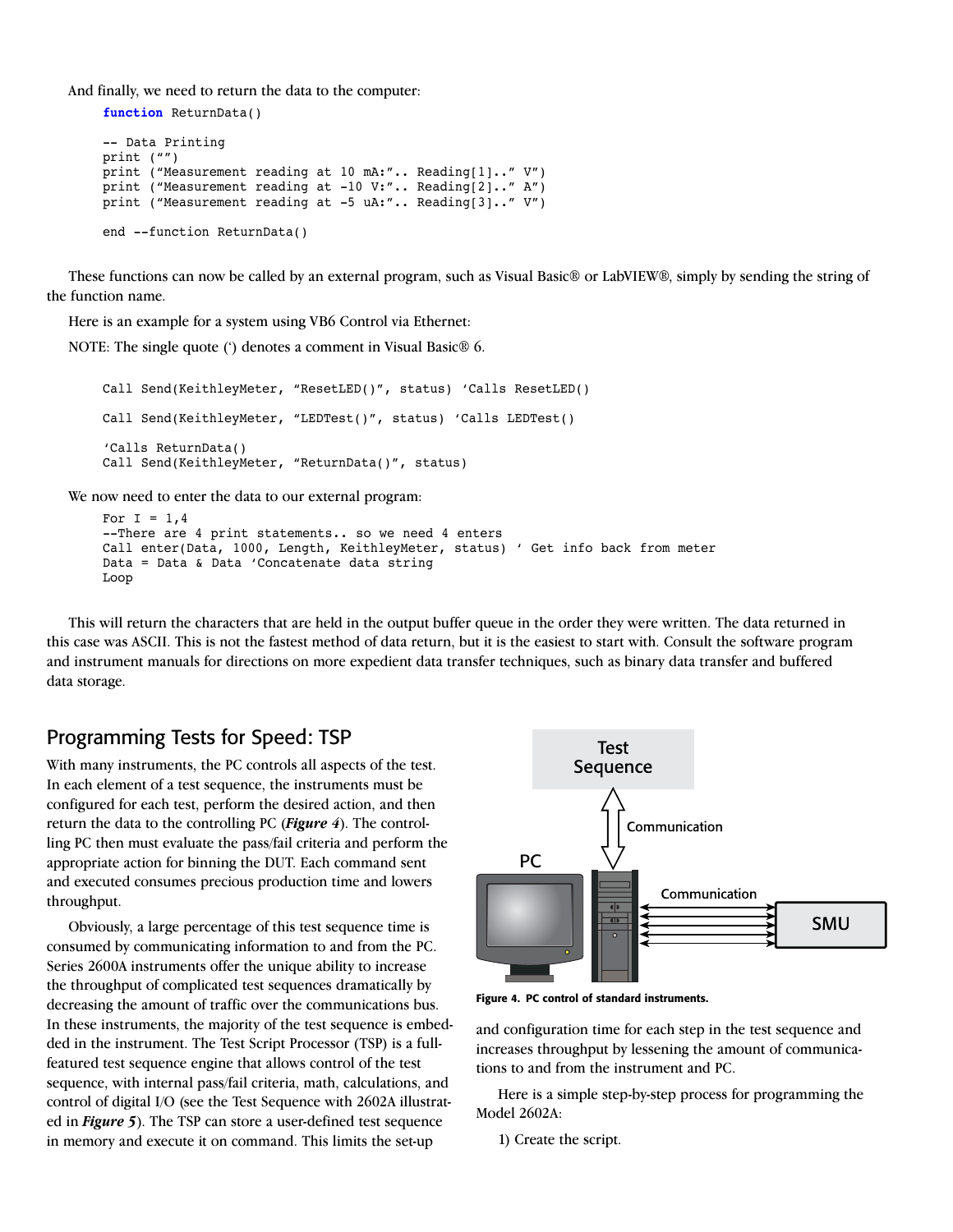

Figure 5. Use of the embedded Test Script Processor (TSP) in the Model 2602A to store the test sequence. Note decreased communications traffic.

- 2) Download the script to the instrument.
- 3) Call the script to run.

The 2602A script can be written in the Test Script Builder software provided with the instrument or downloaded to the instrument using another program, such as Visual Basic or LabVIEW. See Section 2 of the Series 2600A User's Manual for more information on programming the 2602A.

# Typical Sources of Error

### Junction Self-Heating

With increasing test times, the semiconductor junction of the LED will tend to heat. The two tests susceptible to junction heating are the forward voltage and leakage current tests. As the junction heats, the voltage will drop or, more importantly, the leakage current will increase during the constant voltage test. Therefore, it is important to shorten the test time as much as possible without sacrificing measurement accuracy or stability.

The Series 2600A System SourceMeter family can configure the device soak time before the measurement, as well as the amount of time the input signal is acquired. The soak time allows any circuit capacitance to settle before the measurement begins. The measurement integration time is determined by the number of power line cycles (NPLC). If the input power were at 60Hz, a 1NPLC measurement would require 1/60th of a second or 16.667ms. The integration time defines how long the analogto-digital converter (ADC) acquires the input signal, and it represents a trade-off between speed and accuracy.

Typical soak times for the  $V_F$  test are from less than a few hundred microseconds to five milliseconds, and from five to 20 milliseconds for the  $I_L$  test. By using these short test times, errors due to the junction heating are reduced. Also, the junction heating characteristics can be determined by performing a series of tests and only varying the test time.

To further aid in test time reduction and thus junction selfheating, the Series 2600A SourceMeter instruments are also capable of pulsed operation. In this mode, they are able to source their outputs precisely for a specified duration of time. Pulse width resolution of one microsecond gives precise control over how long power is applied to the device and 500 nanosecond pulse width accuracy ensures that measurements are repeatable. Pulsed operation also gives the Series 2600A SourceMeter instruments the ability to output current levels well beyond the DC capabilities of the instrument. For example, the 2602A can output 3 amps DC at 6 volts. In pulsed mode, it is capable of outputting 10 amps at 20 volts. This makes Series 2600A SourceMeter instruments an excellent choice not only now, but for the future as device current requirements increase.

### Lead Resistance

A common source of voltage measurement error is the series resistance from the test leads running from the instrument to the LED. This series resistance is added into the measurement when making a two-wire connection (see *Figures 6* and *8*). The effects of lead resistance are particularly detrimental when long connecting cables and high currents are used, because the voltage drop across the lead resistance becomes significant compared to the measured voltage.

*Figure 8* depicts the situation with lead resistances drawn as 'lumped' components. The gray "rounded rectangle" sketches current flow, which is nearly unaffected by high impedance voltage meters.

To eliminate this problem, use the four-wire remote sensing method, rather than the two-wire technique. With the four-wire method (see *Figures 7* and *9*), a current is forced through the LED using the Output HI/LO test leads, and the voltage across the LED is measured using the Sense HI/LO set of leads. As a result, only the voltage drop across the LED is measured.

### Leakage Current

Stray leakage in cables and fixtures can be a source of error in measurements involving very low currents, such as for leakage currents. To minimize this problem, construct test fixturing with high resistance materials. Another way to reduce leakage currents is to use the built-in guard of the SourceMeter instrument. The guard is a low impedance point in the circuit that has nearly the same potential as the high impedance point to be guarded.

This concept is best illustrated by example (*Figure 10*). In this example, the LED to be measured is mounted on two insulated standoffs. Guarding is used in this circuit to ensure that all the current flows through the diode and not through the standoffs. In general, guarding should be used when sourcing or measuring currents less than  $1\mu$ A. Connecting the Guard terminal of the instrument to the metal guard plate guards this circuit. This puts the bottom of the DUT insulator standoffs at almost the same potential as the top. Both ends of the insulator are at nearly the same potential, so no significant current can flow through it. All the current will then flow through the LED as desired.

**WARNING:** Guard is at the same potential as Output HI. Therefore, if hazardous voltages are present at output HI, they are also present at the Guard terminal.

### Electrostatic Interference

High resistance measurements can be affected by electrostatic interference, which occurs when an electrically charged object is brought near an uncharged object. To reduce the effect of elec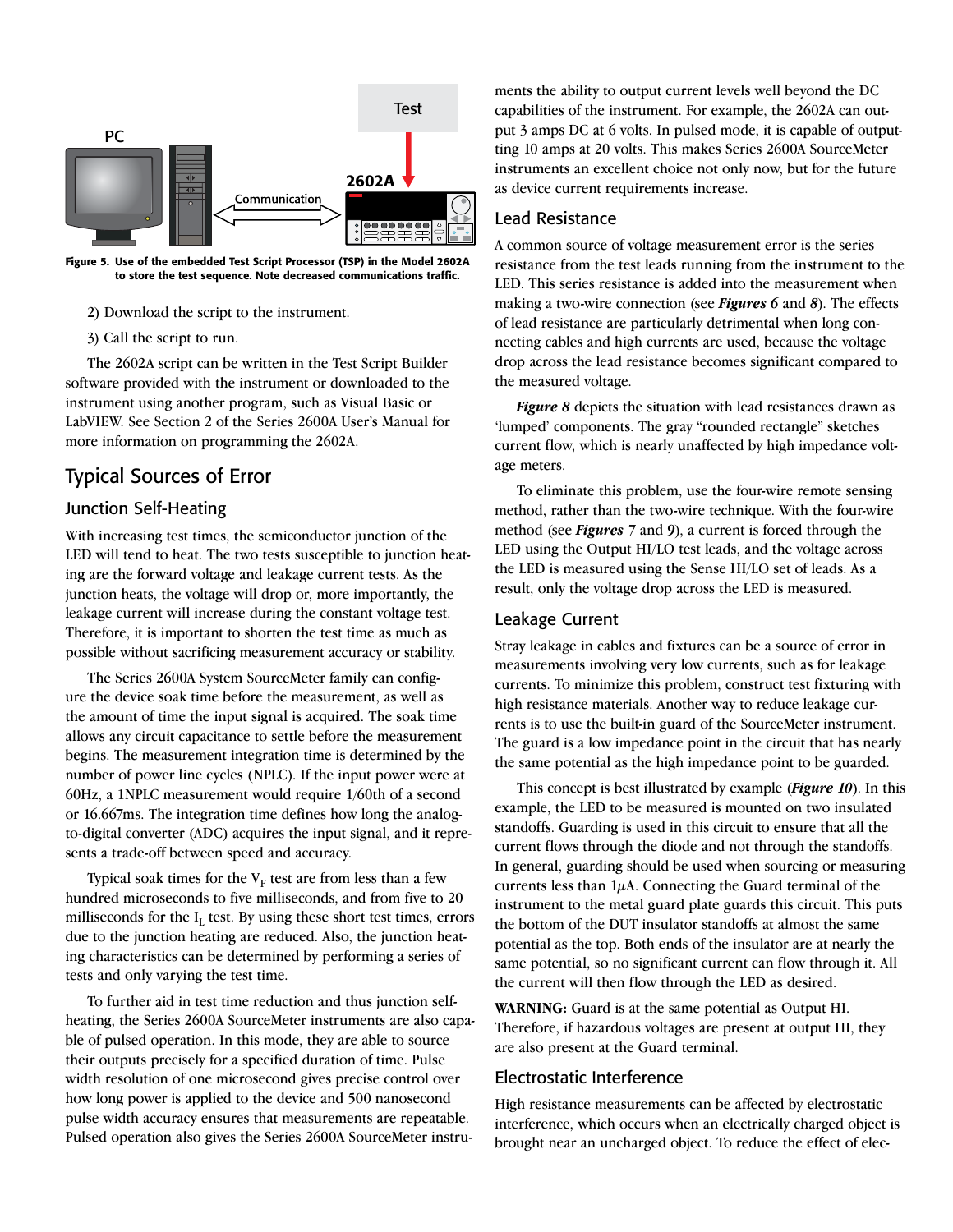Model 26XXA



2-wire connections (local sense)

Figure 6. Two-wire connections to a 260XA SourceMeter channel.

Model 26XXA



4-wire connections (remote sense)

### Figure 7. Four-wire connections to a 260XA SourceMeter channel.







Figure 9. Four-wire connections to an LED





### B. Guarded

Connect to earth safety ground using #18 AWG wire or larger.

Figure 10. Comparison of unguarded and guarded measurements.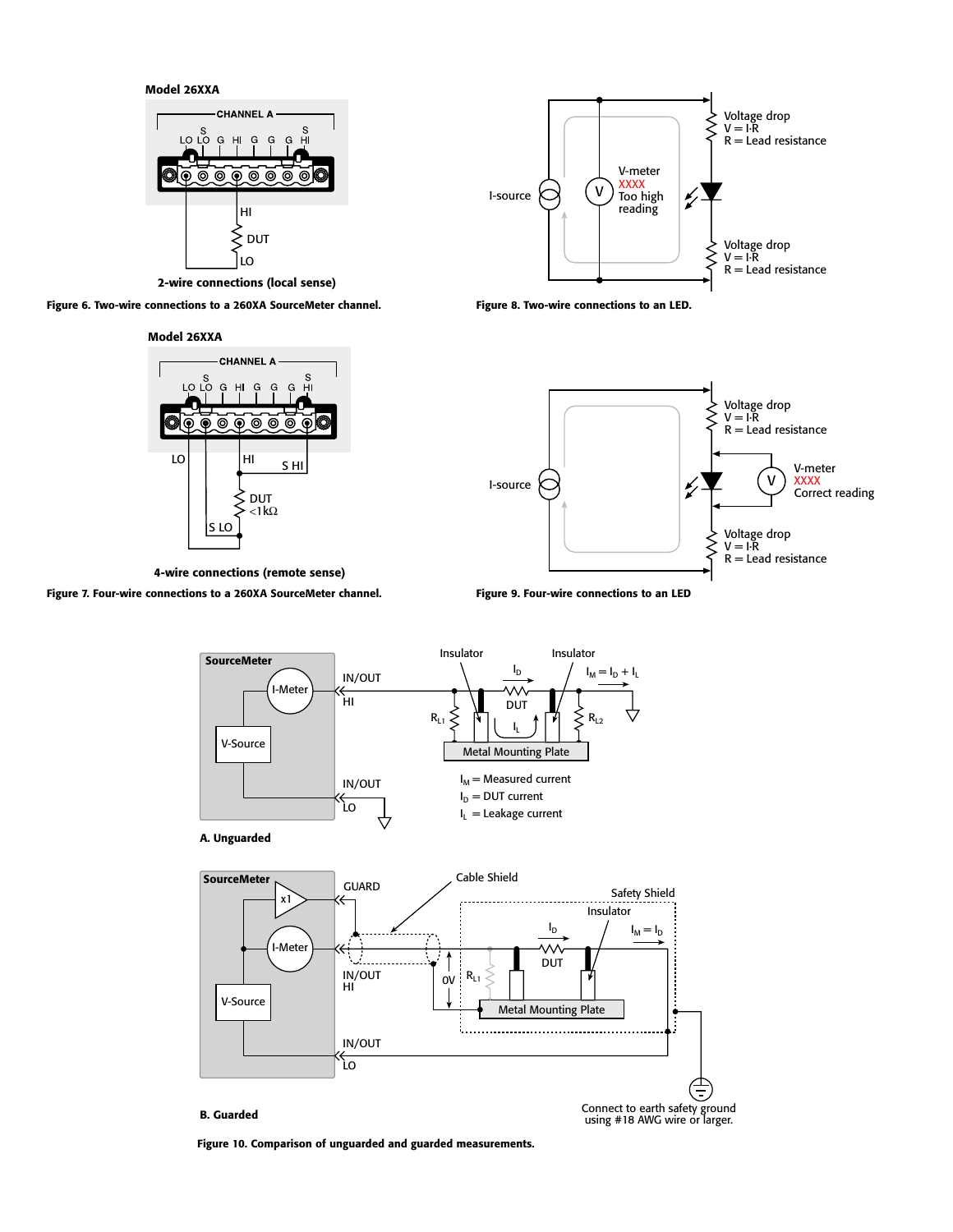trostatic fields, a shield can be built to enclose the circuit being measured. As shown in *Figure 10B*, a metal shield connected to ground surrounds the LED under test. The Output LO terminal of the SourceMeter instrument must be connected to the metal shield to avoid noise due to common mode and other interference. Using this type of shield will also help shield operators from contacting the standoff metal plate, because the plate is at guard potential.

## Light Interference

Testing LEDs involves detecting the amount and intensity of light produced by the LED, so the test fixture should be shielded from light. Typically, the inside of a test fixture is painted black in order to reduce reflection within the fixture.

# Equipment List

The following equipment is needed to configure the system shown in *Figure 2*:

- Model 2602A System SourceMeter instrument.
- PC with Ethernet port and cable.
- Light-shielded enclosure with calibrated photodetector.
- Custom digital I/O cable for connecting the 25-pin male D-sub connector of the SourceMeter to the component handler.
- Custom wiring harness for connecting the test equipment to the DUT and photodetector.

One additional Model 2602A and one TSP-Link cable are needed to configure the system shown in *Figure 3*.

# Test System Safety

Many electrical test systems or instruments are capable of measuring or sourcing hazardous voltage and power levels. It is also possible, under single fault conditions (e.g., a programming error or an instrument failure), to output hazardous levels even when the system indicates no hazard is present.

These high voltage and power levels make it essential to protect operators from any of these hazards at all times. Protection methods include:

- Design test fixtures to prevent operator contact with any hazardous circuit.
- Make sure the device under test is fully enclosed to protect the operator from any flying debris. For example, capacitors and semiconductor devices can explode if too much voltage or power is applied.
- Double insulate all electrical connections that an operator could touch. Double insulation ensures the operator is still protected, even if one insulation layer fails.
- Use high reliability, fail-safe interlock switches to disconnect power sources when a test fixture cover is opened.
- Where possible, use automated handlers so operators do not require access to the inside of the test fixture or have a need to open guards.
- Provide proper training to all users of the system so they understand all potential hazards and know how to protect themselves from injury. It is the responsibility of the test system designers, integrators, and installers to make sure operator and maintenance personnel protection is in place and effective. Specifications are subject to change without notice.